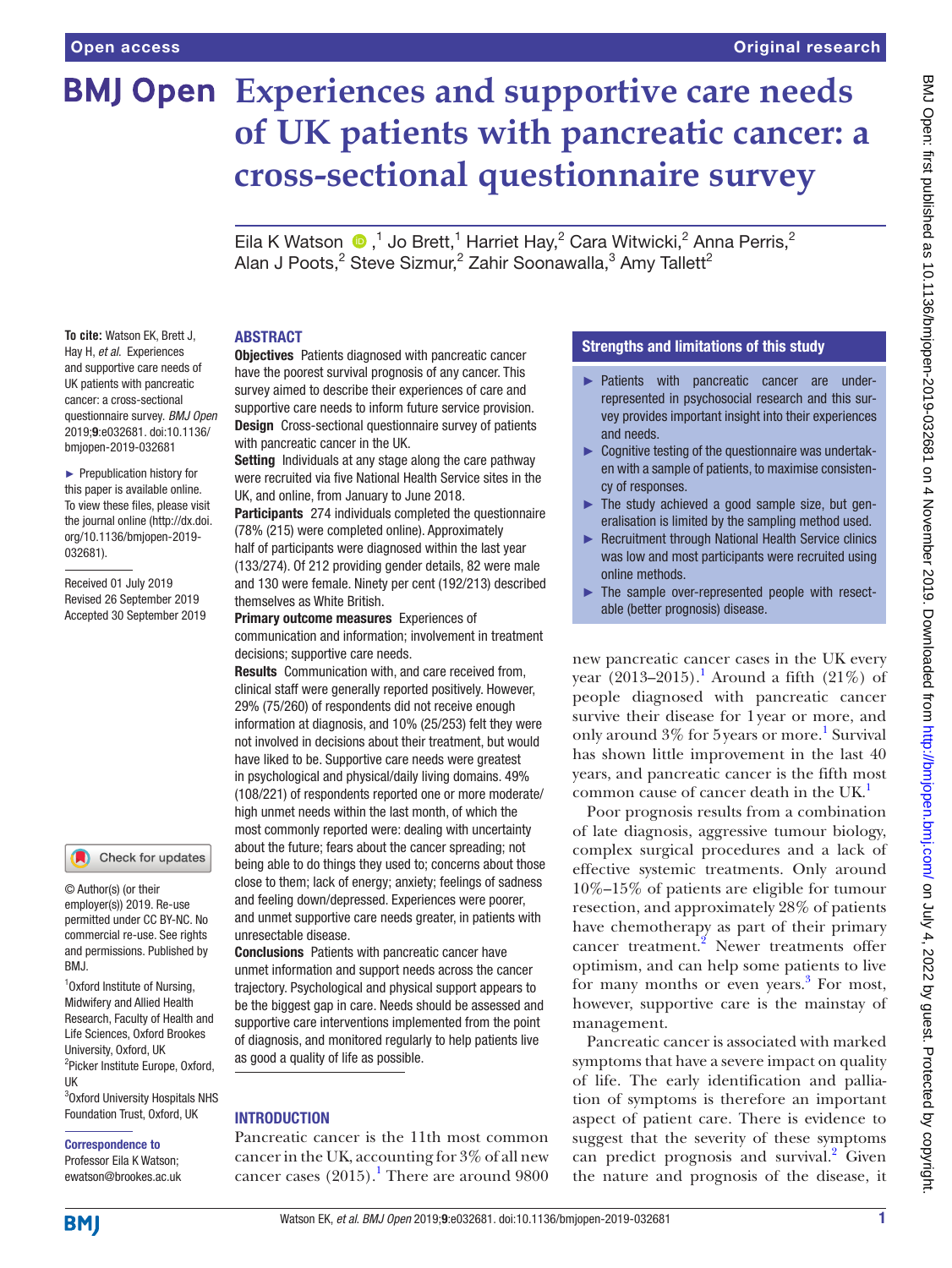#### Open access

is unsurprising that studies have reported diminished quality of life in patients with pancreatic cancer when compared with other cancer populations and the general population.<sup>4</sup> However, the literature on patient experiences of pancreatic cancer is limited.

Patient experience is increasingly recognised as one of the central components of healthcare quality, and positive associations have been identified between patient experi-ence, patient safety and clinical effectiveness.<sup>[5](#page-5-4)</sup> Therefore, it is essential to understand people's experiences of care to inform where there is room for improving care delivery and quality. The National Cancer Patient Experience Survey has been conducted annually in England since 2010 to understand and monitor national progress on cancer care. However, the survey is generic to all cancer types, and samples only those with a hospital inpatient stay or day attendance for treatment within a specific 3-month sampling period, with invites sent several months later.<sup>[6](#page-5-5)</sup> An examination of non-response to this survey found that patients with pancreatic cancer were around five times more likely to have died between sampling and survey mail-out.<sup>[7](#page-6-0)</sup> As a result, the number of patients with pancreatic cancer responding to the survey is relatively low, and data specific to these patients are not available and are instead grouped alongside other cancer types.

There is a clear need for improved understanding of the physical and emotional well-being of patients with pancreatic cancer, and factors that may help improve their quality of life. This study therefore set out to explore the care experiences and supportive care needs of patients in the UK diagnosed with pancreatic cancer.

# **METHODS**

#### **Design**

The study used a cross-sectional survey design. We used the Strengthening the Reporting of Observational Studies in Epidemiology cross-sectional checklist when writing our report.<sup>[8](#page-6-1)</sup>

#### Survey development

A draft question set was developed drawing on Picker's existing bank of validated patient experience questions, guided by the Principles of Person-Centred Care,<sup>[9](#page-6-2)</sup> to enquire about experiences of care at the time of diagnosis, during treatment and beyond.

With permission from the authors, a modified version of the *Supportive Care Needs Survey-Short Form* (*SCNS-SF*) (*34 items*) [10 11](#page-6-3) was incorporated into the questionnaire. It measures needs across five domains: psychological; physical/daily living; health system/information; patient care/ support; sexuality. Participants were asked to score their need for help in the last month for each item as either no need, need met, low need for help, moderate need for help, or high need for help. The SCNS measure is generic to all cancers, so while we did not remove any items, we included an additional five items specific to pancreatic cancer. These were identified in our literature review and

discussions with clinical experts as being particularly relevant to patients and related to:

- Problems with sleeping.
- ► Nausea and vomiting (eg, feeling/being sick).
- ► Digestion problems (eg, bowel problems, bloating, wind, discomfort).
- ► Changes to appetite/body weight.
- Itchiness.

Standard sociodemographic information was also collected.

The cognitive process of responding to the survey questions was also considered, $12^{13}$  seeking to establish consistency in question comprehension, information retrieval and response. Thirteen cognitive interviews were conducted with patients with a pancreatic cancer diagnosis. Minor amendments to the format and instruction of the SCNS were made following these interviews. Comparability was maintained with the original version, yet the questions were found by participants to be easier to complete once the amendments had been made. In addition, some of the patient experience questions were reworded for clarity; for example, the question, 'How do you feel about the amount of information you were given when first diagnosed', was changed to, 'How do you feel about the amount of information you were given around the time you were diagnosed'. This was in response to feedback that patients struggled to recall the conversation at the exact time of diagnosis.

The final questionnaire addressed the following topic areas: experiences of care (communication and information); supportive care needs (SCNS-SF+five additional items); financial impact of diagnosis; overall quality of life and health rating; and demographic details. The questionnaire also included four open-ended questions where participants could add more detail about their responses (data not presented). A copy of the questionnaire, and the free-text data set, is available on request from the authors.

# Patient and public involvement

Pancreatic Cancer UK provided comments on the draft questionnaire and study design. Thirteen individuals with pancreatic cancer, identified with the help of Pancreatic Cancer UK and the Oxford University Hospitals Foundation Trust pancreatic cancer team, helped to test the questionnaire.

# Study population

Anyone aged 18 and over in the UK with a diagnosis of pancreatic or ampullary cancer was eligible to take part in the survey. A small proportion of patients who are initially suspected to have pancreatic cancer eventually prove to have ampullary cancer. They are treated similarly.<sup>14</sup> The authors therefore felt that it was preferable to include both diagnoses and acknowledge that a small minority of patients included in the survey may not have pancreatic cancer.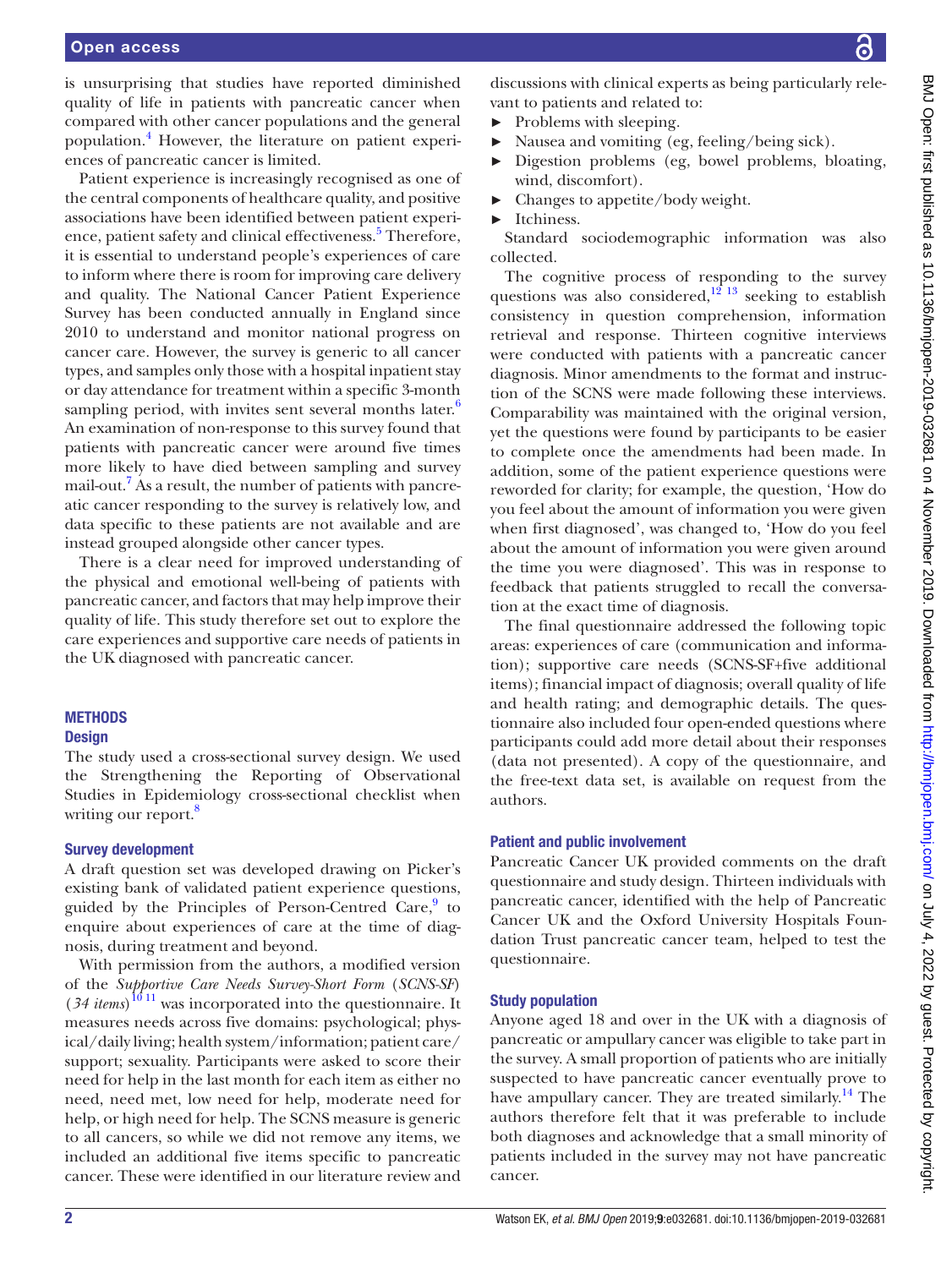### **Sampling**

Recruitment took place between January and June 2018. Five National Health Service (NHS) centres (four in England and one in Scotland) distributed questionnaires to eligible patients attending oncology clinics during the recruitment window. Centres were asked to approach all eligible patients and give them brief information about the survey and, to those who were interested, a study information pack (containing an invitation letter, study information sheet, copy of the study questionnaire and a reply paid envelope). The approach to patients was made by a member of the clinical team, most often the clinical nurse specialist.

In addition, an online version of the questionnaire was made available. This was promoted by Picker, Oxford Brookes University and Pancreatic Cancer UK, using relevant websites and social networks including Twitter, Facebook and Health Unlocked. Events hosted by Pancreatic Cancer UK, and attended by health professionals and patients, were also used to publicise the survey.

#### Consent

As approved by the National Research Ethics Service, informed consent was implicit by return of a paper completed questionnaire. This was made clear in the study information. Consent for the online survey was indicated by a respondent submitting their responses or by indicating at the beginning of the survey that their partial responses may be used should they not reach the end.

#### Statistical analysis

The completed paper questionnaires were returned to the research team for manual data entry. The online questionnaire was created in Snap (version 11). Snap WebHost was used to collect online responses. At the end of fieldwork, the online data were imported into SPSS (V.25) and combined with paper responses. Frequencies and proportions were used to summarise questionnaire responses. We did not impute values because we were unable to reject the hypothesis of missing not at random in what was already a non-randomised sample. Instead, we used all the data for each individual analysis and provide the denominator used in each case. Where appropriate, results were cross-tabulated by patients with resectable (undergone surgery) and unresectable (had not undergone surgery and/or no surgery planned) disease. Individuals who indicated surgery was planned were removed from these analyses. Statistical tests of inference were not conducted, as the non-random sample precludes generalisation to the population without bias. CIs (95% CIs) for proportions are provided to give insight into differences within the sample. For analysis of the SCNS-SF34 questions, the original 34 items were used to calculate five domain scores: psychological, physical/daily living, health system/information, patient care/support, and sexuality. Mean normalised domain scores were calcu-lated using the SCNS authors' published procedure.<sup>[11](#page-6-6)</sup> Briefly, this involved assigning a score of 1 (no need) to 5

<span id="page-2-0"></span>Table 1 Participant sociodemographic and clinical characteristics

|                              | n              | $\%$ |
|------------------------------|----------------|------|
| Gender                       |                |      |
| Male                         | 82             | 38.7 |
| Female                       | 130            | 61.3 |
| Missing                      | 62             |      |
| Age group                    |                |      |
| $31 - 50$ years              | 25             | 11.8 |
| 51-60 years                  | 50             | 23.7 |
| $61 - 70$ years              | 82             | 38.9 |
| >70 years                    | 54             | 25.6 |
| Missing                      | 63             |      |
| Ethnic group                 |                |      |
| White-British                | 192            | 90.1 |
| White-Other                  | 12             | 5.6  |
| Other                        | 9              | 4.2  |
| Missing                      | 61             |      |
| Time since diagnosis         |                |      |
| $<$ 6 months                 | 82             | 29.9 |
| 6 months to 2 years          | 104            | 38.0 |
| >2 years                     | 88             | 32.1 |
| <b>Treatment</b>             |                |      |
| Surgery                      | 29             | 11.3 |
| Surgery+chemotherapy         | 114            | 44.4 |
| Chemotherapy                 | 85             | 33.1 |
| Surgery and/or chemo planned | $\overline{7}$ | 2.7  |
| No active treatment          | 17             | 6.6  |
| Treatment plan unknown       | 5              | 1.9  |
| Missing                      | 17             |      |

(high unmet need) to each SCNS item. The item scores are summed for each domain for each person, and the normalised score calculated, adjusting for the number of questions and maximum response value.

# **RESULTS**

#### Study population

Two hundred and seventy-four completed questionnaires were received (215 online; 59 paper). Sample sociodemographic and clinical characteristics (self-reported) are summarised in [table](#page-2-0) 1. Some participants did not provide answers to all demographic questions asked, and individual questions were analysed according to the number of respondents to those questions. The mean age of participants was 64 years. Sixty-one per cent (130/212) were female. Forty-nine per cent (133/274) of the sample were diagnosed within the last year. Fifty-five per cent (143/258) had undergone surgery to remove part of the pancreas; 34% (87/258) were not going to have such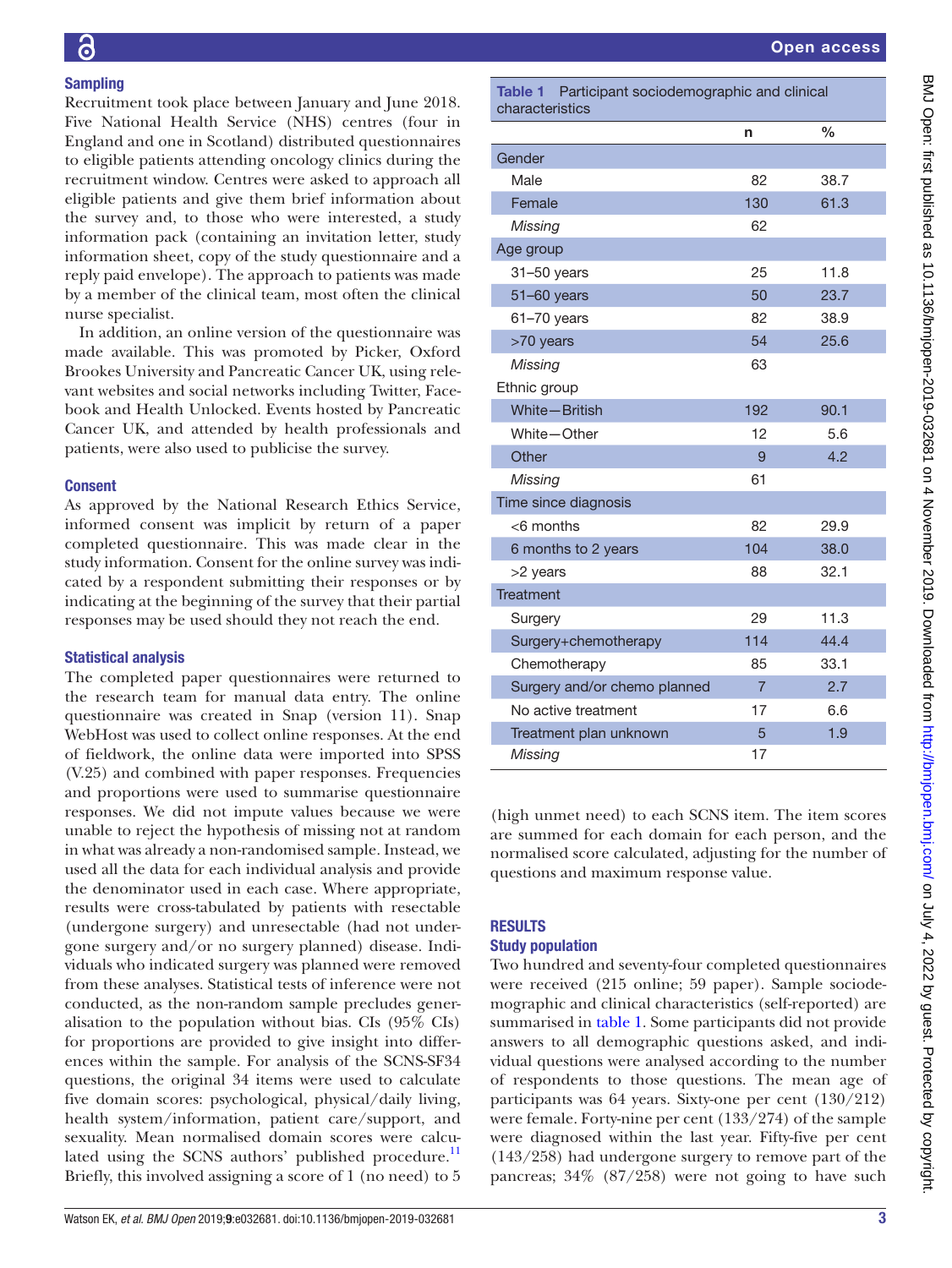surgery,  $4\%$  (11/258) reported surgery was planned and 7% (17/258) did not know if they would undergo surgery.

#### Experiences of communication and information

Most patients reported positive experiences of care. Thirty-eight per cent (103/271) of patients felt their diagnosis had definitely been given in a sensitive way. Participants who had had a pancreatic resection were more likely than unresectable patients to feel that their diagnosis had definitely been given sensitively (39%; 55/142, 95% CI 31% to 47% vs 31%; 27/86, 95% CI 22% to 42%).

Over one-quarter of participants felt they had not been given enough information around the time of diagnosis (29%, 75/260). A greater proportion of unresectable patients (37%; 32/87, 95% CI 27% to 42%) than those who had had a pancreatic resection (27%; 38/143, 95% CI 20% to 34%) responded in this way.

#### Involvement in treatment decision-making

Ten per cent of all participants (25/253) felt they had not been involved in decisions about their treatment and care, and would have liked this, with unresectable patients more likely than resectable patients to report this (16%; 13/83, 95% CI 9% to 25% vs 6%; 9/140, 95% CI 3% to 11%). Less than two-thirds of participants (60%; 164/251) responded that staff definitely talked to them about their care and treatment in a way they could understand. Fewer patients with unresectable disease responded in this way (52%; 43/82, 95% CI 42% to 63% vs 72%; 100/139, 95% CI 64% to 79%).

# Dietary information and therapy

Most participants in this survey reported receiving pancreatic enzyme replacement therapy (PERT, 83%; 214/259). A further 5% (14/259) had been prescribed PERT but were not currently taking it. Thirty-three per cent (76/228) of participants prescribed PERT felt they had received insufficient information about it.

#### Supportive care needs

The mean normalised domain scores for the SCNS-SF34 items were highest (indicating a greater need) for the psychological and physical/daily living domains (both scoring >25), and lower in the information, care and sexuality domains (scores <20) [\(table](#page-3-0) 2). For the SCNS-SF34

items, 86% (190/220) of respondents reported having at least one supportive care need, and 48% (105/220) reported one or more moderate or high unmet needs. Using our extended 39-item version of the SCNS, 87% (193/221) of participants reported having one or more unmet supportive care needs and 49% (108/221) reported one or more moderate or high unmet needs. All SCNS scores were higher in unresectable patients compared with resectable patients. The 10 individual survey items which were most commonly cited as a moderate or high unmet need are presented in [table](#page-4-0) 3 for the overall sample, with the corresponding proportions for resectable and unresectable patients. The level of unmet need was greater in the unresectable group. For unresectable patients digestion problems (29%; 18/62) and feelings about death and dying (27%; 17/63) were included in the 10 most commonly reported moderate/ high needs, whereas for the resectable group having access to a professional counsellor  $(18\%, 19/105)$  was included (data not shown).

# Financial impact

Just over half of participants  $(52\%; 111/214)$  felt the diagnosis of pancreatic cancer had negatively impacted on their day-to-day financial situation. Around a third (30%; 64/212) of participants had received financial advice, which they found useful. However, 28% (59/212) needed financial advice or did not find the advice they had received to be helpful.

# **DISCUSSION**

This study provides valuable information on the care experiences and supportive care needs of patients living with a diagnosis of pancreatic cancer in the UK. While overall patient experiences of care were positive, the study highlights some important gaps across the patient pathway, including for longer term survivors. Participants with unresectable disease expressed greater unmet needs and poorer experiences overall than patients who had received surgical resection. In the UK, surgical resection rates are around  $10\%-15\%,^2$  $10\%-15\%,^2$  and our sample therefore considerably over-represented patients with resectable disease (56%) and therefore a better prognosis. The

<span id="page-3-0"></span>

| SCNS-SF34 domain scores<br>Table 2 |               |             |           |                            |             |           |                         |             |           |
|------------------------------------|---------------|-------------|-----------|----------------------------|-------------|-----------|-------------------------|-------------|-----------|
|                                    | Total sample* |             |           | <b>Resectable patients</b> |             |           | Non-resectable patients |             |           |
| Domain score                       | n             | <b>Mean</b> | <b>SD</b> | n                          | <b>Mean</b> | <b>SD</b> | n                       | <b>Mean</b> | <b>SD</b> |
| Psychological                      | 212           | 31.2        | 30.6      | 120                        | 27.8        | 29.3      | 67                      | 36.5        | 33.7      |
| Physical                           | 206           | 25.6        | 25.4      | 117                        | 24.8        | 24.4      | 65                      | 28.3        | 26.8      |
| Information                        | 203           | 19.7        | 26.4      | 114                        | 15.8        | 23.2      | 67                      | 25.3        | 30.6      |
| Care                               | 201           | 15.9        | 24.9      | 114                        | 13.8        | 22.0      | 65                      | 20.3        | 30.4      |
| Sexuality                          | 194           | 25.9        | 25.9      | 112                        | 12.3        | 26.0      | 65                      | 12.7        | 25.9      |

\*The number of missing responses varied by SCNS-SF34 items.

SCNS-SF34, Supportive Care Needs Survey-Short Form (34 items).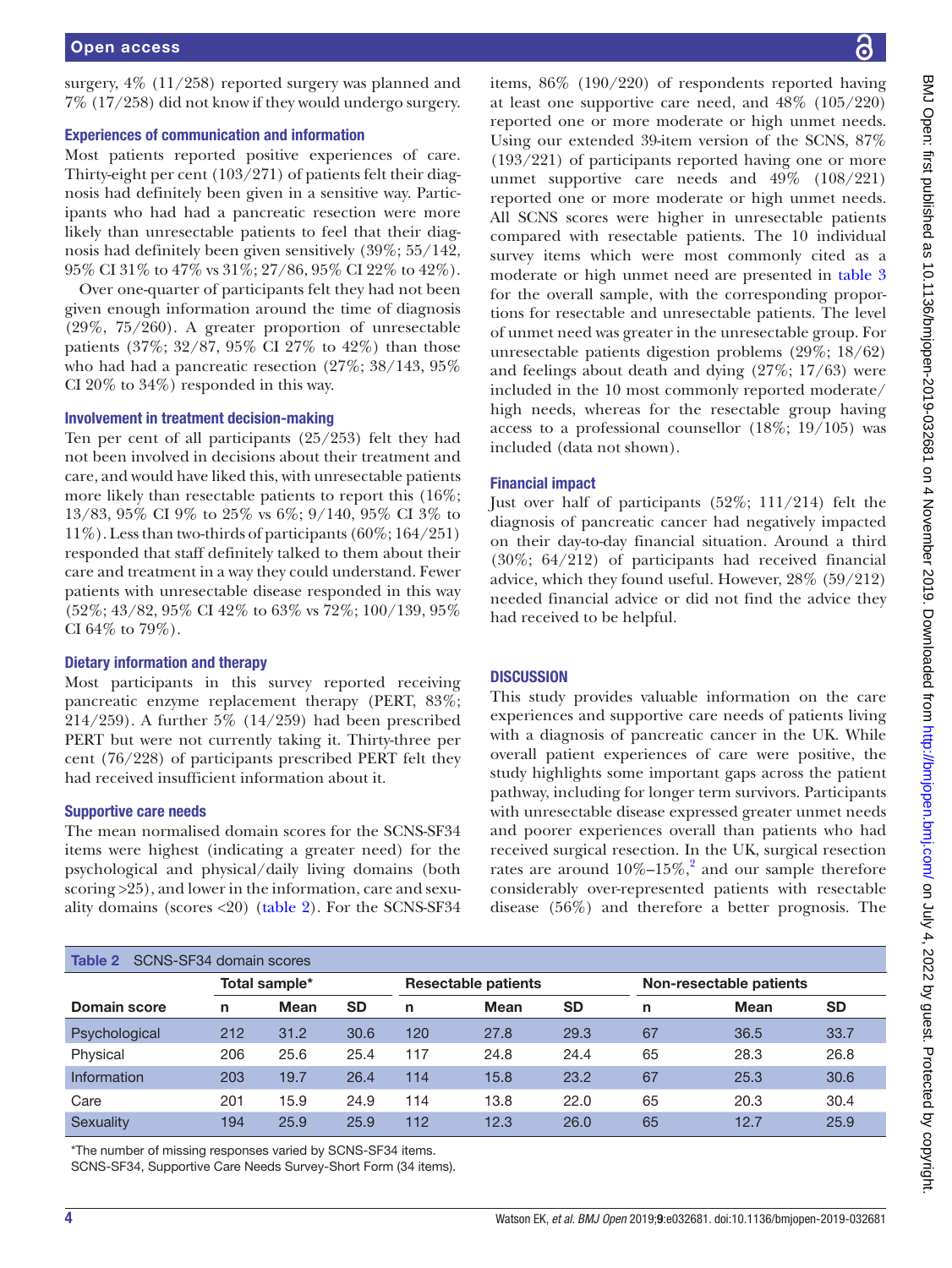<span id="page-4-0"></span>

| Most common unmet supportive care needs<br>Table 3                     |              |        |                      |        |                        |       |  |  |
|------------------------------------------------------------------------|--------------|--------|----------------------|--------|------------------------|-------|--|--|
| Supportive Care Needs Survey items*                                    | Total sample |        | Resectable patientst |        | Unresectable patients‡ |       |  |  |
| Uncertainty about the future                                           | 31.4%        | 58/185 | 28.6%                | 30/105 | 37.3%                  | 22/59 |  |  |
| Fears about the cancer spreading                                       | 30.1%        | 56/186 | 29.5%                | 31/105 | 33.9%                  | 21/62 |  |  |
| Not being able to do the things you used to                            | 25.0%        | 47/188 | 27.3%                | 30/110 | 24.1%                  | 14/58 |  |  |
| Concerns about the worries of those close to<br>you                    | 24.7%        | 47/190 | 23.4%                | 26/111 | 30.7%                  | 19/62 |  |  |
| Lack of energy/tiredness                                               | 23.5%        | 44/187 | 23.4%                | 26/111 | 28.1%                  | 16/57 |  |  |
| Anxiety                                                                | 22.4%        | 43/192 | 20.9%                | 23/110 | 28.3%                  | 17/60 |  |  |
| Worry that the results of treatment are beyond<br>your control         | 21.1%        | 39/185 | 16.0%                | 17/106 | 31.0%                  | 18/58 |  |  |
| Feelings of sadness                                                    | 20.5%        | 39/190 | 17.8%                | 19/107 | 27.9%                  | 17/61 |  |  |
| Being informed about things you can do to help<br>yourself feel better | 20.4%        | 39/191 | 17.3%                | 19/110 | 28.6%                  | 18/63 |  |  |
| Feeling down or depressed                                              | 20.4%        | 40/196 | 18.0%                | 20/111 | 25.8%                  | 16/62 |  |  |

\*The number of missing responses varied by Supportive Care Needs Survey (SCNS) item.

†Patients who were unsure if they would be having a resection or not were excluded.

‡Patients for whom a resection was planned were not included.

findings, thus, clearly indicate considerable room for improvement in the delivery of patient-centred care to patients diagnosed with pancreatic cancer.

More than one-quarter of participants felt information was lacking around the time of diagnosis, and 1 in 10 participants did not feel involved in decisions about their treatment and care, and would have liked to have been. This finding is supported by a previous UK-based qualitative study, which explored decision-making experiences of patients with pancreatic cancer. Participants reported a sense of being pressured to accept treatment, a sense that in a life-threatening situation there are no 'real options', and reported the confusion that can be caused when clinical opinions differ.<sup>15</sup> Another study highlighted that the patient's perceived level of involvement in decisionmaking depended on the quality of information, communication and involvement during the care period. $16$ 

One-third of participants felt they had received insufficient information about PERT. This finding is concerning given that enzyme supplementation, when taken correctly, helps prevent weight loss and improve quality and duration of survival.[17](#page-6-9) It is recommended for the majority of patients.[18](#page-6-10) A previous qualitative study also reported poor understanding of the impact of advanced pancreatic cancer on digestion, a lack of awareness of potential interventions to treat pancreatic exocrine insufficiency and a lack of understanding about the symptoms of pancreatic exocrine insufficiency on the part of the participants.<sup>19</sup>

In relation to supportive care needs, we found needs were greatest in the psychological and physical/daily living domains, concurring with the findings of a recent review of the unmet needs of patients with advanced cancer[.20](#page-6-12) Correspondingly, psychological concerns were prominent in the most commonly reported individual moderate or high unmet need, including: dealing with uncertainty, fear of progression of cancer, concerns about

family members and feelings of sadness or depression. Lack of energy and not being able to do the things they used to do were commonly reported physical unmet needs. Interestingly, the five additional pancreatic cancerspecific items we included did not emerge in the 10 most common moderate/high unmet needs for the overall sample, although digestion problems were included in the top 10 for patients with unresectable disease.

Our findings regarding supportive care needs differ in some respects from a previous Australian study, which also used the SCNS-SF34 to explore the unmet needs of patients with pancreatic cancer. $^{21}$  Overall, they found a higher level of supportive care needs and whereas we found the scores to be highest for the psychological domain they found the highest score for the physical/ daily living domain, followed by the psychological, health system/information and patient care domains, which all scored equally. They also found 69% of respondents reporting at least one moderate to high unmet need. However, the median time from diagnosis of study participants was 3months, whereas 70% of our respondents were diagnosed more than 6months ago, which may explain this difference in findings. Nonetheless, 6 of the top 10 reported moderate to high unmet individual needs items were the same.

The findings from our study suggest that despite the recommended introduction of holistic needs assessment and survivorship care planning to cancer care services, $2^2$ the psychological aspects of being diagnosed with pancreatic cancer are not being adequately addressed in the UK. Recent guidance on the diagnosis and management of pancreatic cancer<sup>18</sup> highlights the importance of assessing for and supporting the management of psychological distress. However, many services are stretched and do not have the resources in terms of manpower or skills to address psychological concerns. In some centres, there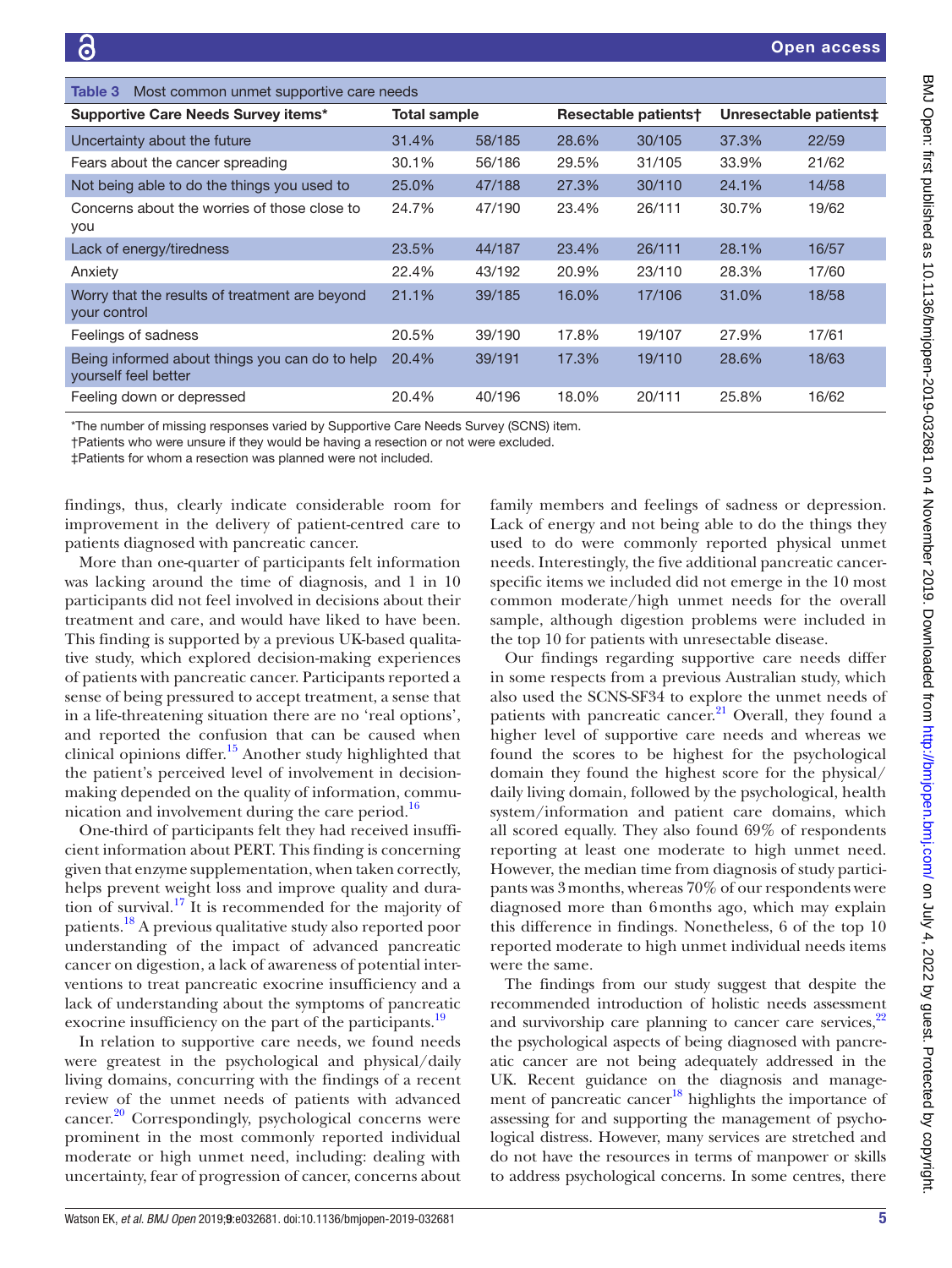are very limited psychological services available. In other centres, the waiting list may be long and thus problematic for patients with a poor prognosis disease. Referral to psychological services provided in the community (in the UK, via the Improving Access to Psychological Therapies programme<sup>[23](#page-6-15)</sup>), and signposting to charity counselling and advice services could be helpful for some patients and carers.

There are few psychosocial intervention studies in the literature targeting patients with pancreatic cancer. A small pilot study trialled an interdisciplinary supportive care planning intervention comprising quality of life assessment, case presentation at interdisciplinary care meeting and two nurse-administered educational sessions addressing quality of life concerns. $24$  Patients found the intervention useful but further work is needed to confirm this. A previous study has indicated that a home-based walking programme with regular self-monitoring was feasible, safe and significantly improved fatigue, physical functioning and quality of life compared with usual  $care<sup>25</sup>$  $care<sup>25</sup>$  $care<sup>25</sup>$ , although again further research in this area is needed. A survey of survivors treated for resectable pancreatic cancer in the USA found that over two-thirds of patients expressed interest in exercise and diet inter-vention programmes.<sup>[26](#page-6-18)</sup>

Our study has also indicated the level of concern patients have about those close to them, and previous research has indicated the health of caregivers is diminished. $27$  The development of interventions to support caregivers as well as patients is therefore important.

#### Strengths and weaknesses

Patients with pancreatic cancer are very underrepresented in psychosocial research. The nature and prognosis of the disease makes this a hard-to-reach patient group, yet one with potentially huge needs. This survey provides responses from 274 individuals in the UK and gives important insight into the experiences and needs of people affected by pancreatic cancer. However, our sample cannot be considered representative of the pancreatic cancer patient population in the UK. Response to recruitment through NHS clinics was low. Online recruitment was much more successful, but introduced greater potential for selection bias. The proportion of resected patients (who have a better prognosis) in our sample is much higher than the national average. Related to this, almost one-third of our sample received their diagnosis more than 2years ago whereas Public Health England's National Cancer Registration and Analysis Service for the period 2006–2015 indicates a 2-year survival in only 11% of patients and 3-year survival in 8% of patients. However, our findings provide novel and valuable data on longer term survivors with pancreatic cancer.

#### **CONCLUSION**

Patients with pancreatic cancer have unmet information, communication and support needs across the cancer trajectory, particularly those with unresectable

disease. Needs should be assessed, and supportive care interventions implemented from the point of diagnosis, with regular monitoring thereafter to help patients with pancreatic cancer live as good a quality of life as possible. Psychological support emerged as an important gap in care, and interventions to provide psychological support to patients and their families are required. The use of qualitative research methods and potentially the inclusion of carers as well as patients in future research would further our understanding of patient needs and the types of intervention that would be most useful.

Acknowledgements The authors thank all the patients with pancreatic cancer who took the time to complete the survey. The authors thank all of the NHS staff (Sue Wilner, Roopinder Gillmore, Rose Polcaro, Jennifer Clark, Karen Lloyd Jones, Irene Mulvihill, Aileen Aherne, Elspeth Cowan, Melanie Dadkhah-Taeidy, Dawn Elliot, Kay McCallum, Bridget Taylor), and the Thames Valley and South Midlands Clinical Research Network and Pancreatic Cancer UK for their support with recruitment. The authors thank the authors of the SCNS questionnaire for right to use and modify their work.

Contributors EW, JB, ZS: project inception, management and clinical input. AT: project inception, questionnaire design. HH, CW, AP: project management, questionnaire design, qualitative analysis. AJP and SS conducted statistical analysis and interpreted the findings. All contributed to this manuscript and approved the final draft.

Funding This study was funded by the Pancreatic Cancer UK (grant number 2017), and supported by The Fiorina Fund and Shire.

Competing interests None declared.

Patient consent for publication Not required.

Ethics approval The study received approval from Oxford Brookes University Ethics Committee and the National Research Ethics Service (Ref: 17/SC/0414).

Provenance and peer review Not commissioned; externally peer reviewed.

Data availability statement Data are available in a public, open access repository. Data are available upon reasonable request. All data relevant to the study are included in the article or uploaded as supplementary information.

Open access This is an open access article distributed in accordance with the Creative Commons Attribution Non Commercial (CC BY-NC 4.0) license, which permits others to distribute, remix, adapt, build upon this work non-commercially, and license their derivative works on different terms, provided the original work is properly cited, appropriate credit is given, any changes made indicated, and the use is non-commercial. See: [http://creativecommons.org/licenses/by-nc/4.0/.](http://creativecommons.org/licenses/by-nc/4.0/)

#### ORCID iD

Eila K Watson<http://orcid.org/0000-0002-3592-1315>

#### **REFERENCES**

- <span id="page-5-0"></span>1 Cancer Research UK. Pancreatic cancer statistics. Available: [https://](https://www.cancerresearchuk.org/health-professional/cancer-statistics/statistics-by-cancer-type/pancreatic-cancer) [www.cancerresearchuk.org/health-professional/cancer-statistics/](https://www.cancerresearchuk.org/health-professional/cancer-statistics/statistics-by-cancer-type/pancreatic-cancer) [statistics-by-cancer-type/pancreatic-cancer](https://www.cancerresearchuk.org/health-professional/cancer-statistics/statistics-by-cancer-type/pancreatic-cancer)
- <span id="page-5-1"></span>2 National Cancer Registration. *Analysis Service and Cancer Research UK: "Chemotherapy, Radiotherapy and Tumour Resections in England: 2013-2014" workbook*. London: NCRAS, 2017.
- <span id="page-5-2"></span>3 Neoptolemos JP, Palmer DH, Ghaneh P, *et al*. Comparison of adjuvant gemcitabine and capecitabine with gemcitabine monotherapy in patients with resected pancreatic cancer (ESPAC-4): a multicentre, open-label, randomised, phase 3 trial. *[The Lancet](http://dx.doi.org/10.1016/S0140-6736(16)32409-6)* 2017;389:1011–24.
- <span id="page-5-3"></span>4 Sugimoto H, Kawashima H, Ohno E, *et al*. The prognostic factors and trajectory of HRQOL in patients with pancreatic cancer who received psychiatric intervention. *[J Gastroenterol Hepatol](http://dx.doi.org/10.1111/jgh.13172)* 2016;31:685–90.
- <span id="page-5-4"></span>5 Bauer MR, Bright EE, MacDonald JJ, *et al*. Quality of life in patients with pancreatic cancer and their caregivers: a systematic review. *[Pancreas](http://dx.doi.org/10.1097/MPA.0000000000001025)* 2018;47:368–75.
- <span id="page-5-5"></span>6 Doyle C, Lennox L, Bell D. A systematic review of evidence on the links between patient experience and clinical safety and effectiveness. *[BMJ Open](http://dx.doi.org/10.1136/bmjopen-2012-001570)* 2013;3:e001570.